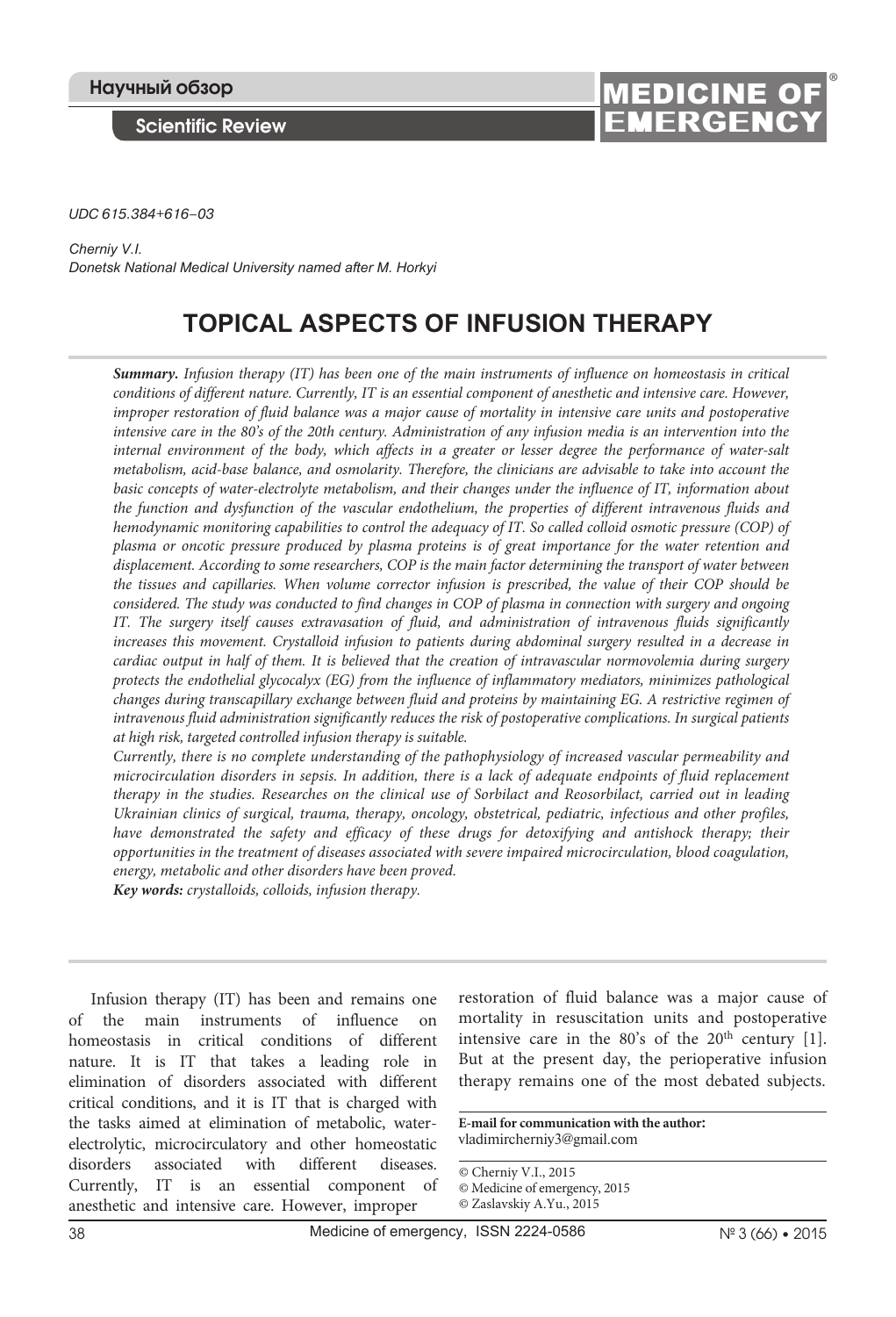The debates in respect of quantity and quality of solutions administered during major surgeries are still in progress [2, 24, 31, 41]. There are published works describing cases of extreme intravascular volume of iatrogenic genesis developed in the postoperative period, which led to complications and increase in postoperative mortality [3, 44, 45]. Researchers believe that the reason of the inadequate IT may relate, on the one hand, to the absence of optimal infusion medium that could be administered safely in required quantities, and on the other hand, to the absence of adequate control over physiological and biochemical parameters exerting influence on infusion media as well as difficulties in making complex evaluation of such parameters.

The "Mechanicalism" has frequently developed in the medical practice of routine administration of infusion media, and theoretical principles of their use are forgotten. Administration of any infusion medium is an intervention into the internal environment of the body, which affects in a greater or lesser degree the performance of water-salt metabolism, acid-base balance, and osmolarity. Therefore, the clinician is advisable to take into account the basic concepts of waterelectrolyte metabolism, and their changes under the influence of IT, information about the function and dysfunction of the vascular endothelium, properties of different intravenous fluids and opportunities of hemodynamic monitoring to control the adequacy of IT.

The human organism tends to permanency of water-electrolyte homeostasis, primarily of its main constants — major electrolyte concentration, osmolarity, pH, normal hydration of fluid compartments. Electrolyte movement in the fluid compartment obeys the physiological laws, namely: laws of electroneutrality and isoosmolarity. Osmotic blood pressure is one of the most strictly determined parameters of the body internal environment.

Osmolarity is a total osmotic concentration of the kinetically active particles dissolved in 1 liter of solvent (mOsm/l). Normally, its value for blood is within 280 – 295 mOsm/l. Main components of plasma osmogramm are as follows: sodium, chlorine, bicarbonate, urea, glucose, and other cations and anions.

According to the law of isoosmolarity, there is the same osmotic pressure in all body fluid compartments having free water exchange. There is a semipermeable membrane between fluid compartments, which is a very important structural and functional unit of fluid, electrolyte and acid-base homeostasis that is characterized by free permeability for water and some components dissolved in it (for example, urea) and

complicated permeability for other substances.

The main fluid media of the body are distributed in three water sectors or compartments: intravascular, interstitial (intercellular) and intracellular. There is an intensive exchange of fluids and all sorts of molecules between these compartments based on such physicochemical phenomena as diffusion and osmosis.

So called colloid osmotic pressure (COP) of plasma or oncotic pressure produced by plasma proteins is of great importance for the water retention and displacement. COP is often confused with the osmolarity, however, it accounts only to 1/150 of osmolarity (about 2 mOsm/l), and it is formed by macromolecular protein particles and is expressed, as a rule, in millimeters of mercury (25 mm Hg). The "Colloid" refers to large gel-forming molecules with a molecular weight above 10,000 Da. 80% of plasma COP is produced by albumin, 16-18% of COP is produced by globulins and 2% – by proteins of the blood coagulation system [4]. Thus, COP or oncotic pressure is a part of osmotic pressure produced by colloid molecules non-filterable through a capillary wall. According to some researchers, the plasma COP is, in particular, the main factor determining transport of water between tissues and capillaries as endothelial permeability is high for inorganic ions and for polymeric ions including proteins it is low (normal) and increases in pathology [5, 6].

Endothelial cells of the vascular membrane have three surfaces: non-thrombogenic (luminal), adhesive (albuminal) and cohesive (contact). The luminal surface facing the vessel lumen is a nonthrombogenic surface and it is void of electron-dense connective tissue substance, but it has a complex and multicomponent, primarily carbohydrate-protein, system that is named endothelial glycocalyx (EG) [7].

According to the concept of "double protective layer" of the vascular wall, EG is the first barrier standing for its protection. The EG composition is determined by the group of proteoglycans, glycoproteins and glycosaminoglycans. There is marked out a group of membrane proteoglycans (bound to the membranes of endothelial cells of syndecans and glypicans) and a group of soluble proteoglycans (perlecan, biglycan, versican, decorin, mimecan). There is a dynamic balance between soluble components of EG and flowing blood, which allows to isolate the endothelial surface layer that is about 1 µm thick and it fixes about 1 liter of blood plasma. Owing to its complexity and localization on the line of blood circulation system, EG takes part in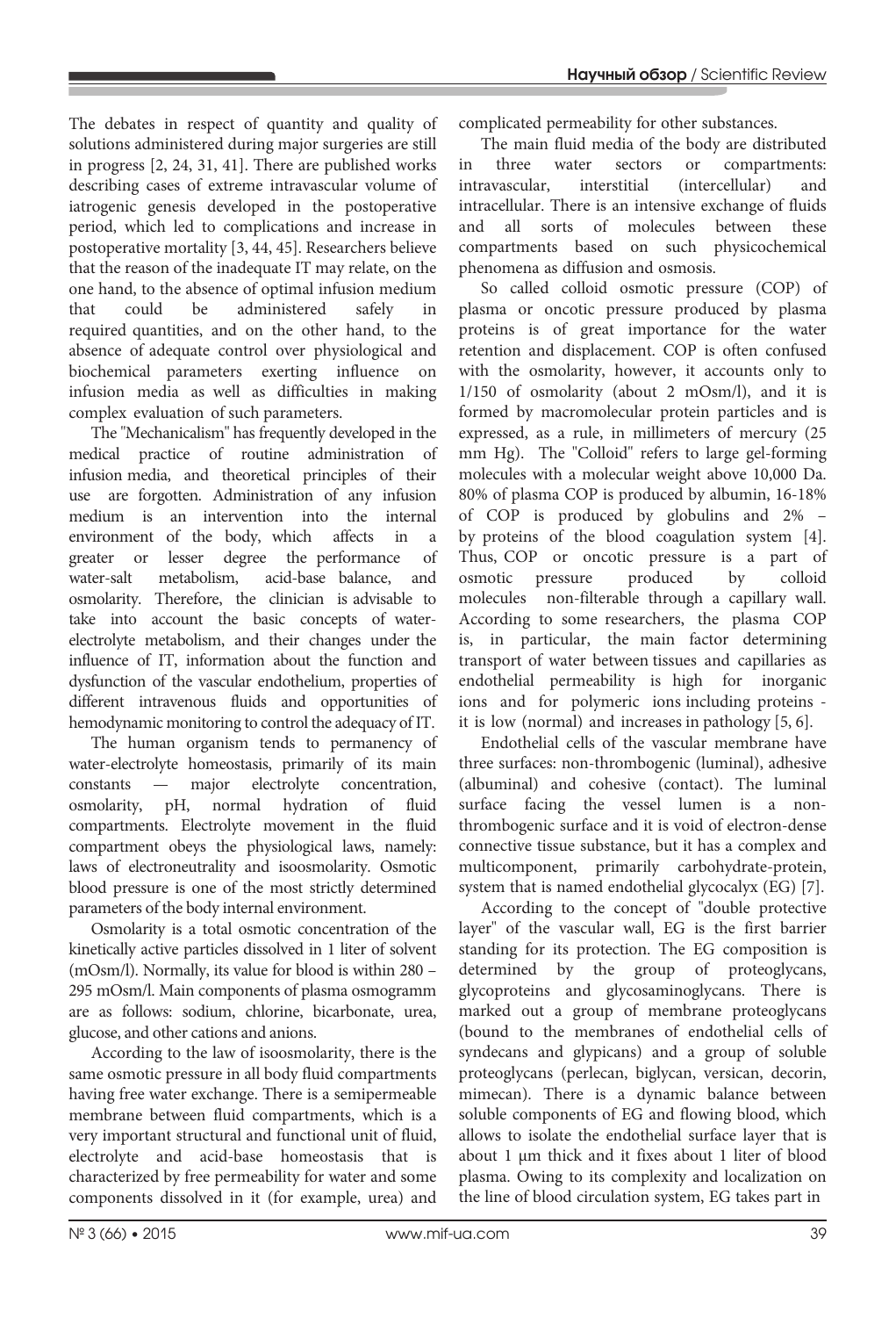the maintenance of vascular homeostasis.

It is a molecular filter that detains proteins and increases oncotic pressure in the endothelial surface layer [8]. Localization of EG on the strategic boundary between blood flow and vascular endothelium determines its influence on the fluid distribution between tissues and vascular system, i.e. fluid filtration through the vascular barrier is determined by the oncotic pressure gradient within the endothelial surface layer [9].

The classical concept suggesting that the main factor determining intravascular volume is the action of oppositely directed forces - hydrostatic and COP of intra- and extravascular fluids – undergoes change. It is exactly differences between data on theoretical calculations of fluid filtration in the microvessels and empirical findings that confirm the existence of EG [10]. In the course of previously conducted in vitro evaluations of filtration parameters (in accordance with Starling Principle) [8] basing on difference between hydraulic pressure and COP in the vessel lumen and adjacent tissue as well as basing on hydraulic conductivity of the vessel wall, the presence of protein (due to its low concentration in tissues) has been disregarded and venous fluid reabsorption and presence of lymph flow have not been taken into account [10]. That is why the classical concept of Starling has been transformed into a "double barrier concept": vascular barrier comprises of cohesive (contact) surface of endothelial cells and EG endothelial surface layer. Filtration properties of a capillary wall are determined by the presence of EG fibrous porous matrix on its endothelial surface (over transendothelial channels and intercellular junction areas) [8].

When volume corrector infusion is prescribed, the value of their COP should be considered. There was evaluated alteration of plasma COP associated with surgery and IT administration. There was observed reduction of plasma COP in dogs not receiving any infusion therapy during ovariohysterectomy [4]. There was confirmed reduction of plasma COP in early postoperative period in patients receiving infusion of crystalloid solutions [5]. On the other hand, hyperoncotic conditions may lead to cellular dehydration, hypervolemia and reduction in glomerular filtration rate [11].

Neither hydrostatic pressure nor plasma oncotic pressure correlates to transcapillary filtration during damage of capillary wall [12].

At the same time, Daniel Chappell et al. [13] recommend to apply infusion of colloids in particular, which will decrease capillary leakage even in damaged vascular barrier, in order to maintain

normovolemia in tissue ischemia and endotoxinemia. Thus, COP is an important factor having impact on treatment outcomes in the postoperative period and in the intensive therapy.

Perioperative reduction of COP is associated with the loss of blood and its correction with hypooncotic solutions, as well as with the catabolic phase of the protein metabolism, and with increased permeability of vessel walls in tissue hypoxia and acidosis. The researchers associate this perioperative extravasation with damage of EG, which acts as an initial molecular filter forming an effective oncotic gradient within small space [5, 14].

The difference of hydrostatic pressure and oncotic pressure of blood and space under the endothelial glycocalyx rather than under the interstitium is of crucial importance when speaking about transcapillary fluid exchange [14]. It has been established that bolus administration of colloids increases extravasation of plasma protein in patients with intact cardiovascular and respiratory systems [14].

In hypervolemia, about 60% of administered colloid volume passes directly into the interstitial space. That is why colloid loading of a patient before development of the expected hypovolemia is considered to be problematic [15].

Inflammation mediators and atrial natriuretic peptide released in iatrogenic hypervolemia are engaged in the perioperative EG lesion. And thus, it is impossible to avoid in its entirety such the lesion and interstitial edema. Nevertheless, the most rational approach is the maintenance of a normal volume of blood circulation (VBC) free of hypervolemic peaks [16]. Clinical studies have proven that reduction of intravenous infusion volume in the perioperative period leads to a considerable decrease in incidence of such postoperative complications as anastomotic leak, pulmonary edema, pneumonia and wound infection [17 – 19]. At that, the restriction group mostly received colloids while the "free" group received crystalloids [18, 20].

It has been established that weight growth of patients in the resuscitation and intensive care unit (RICU) conditioned by the accumulation of extravascular fluid, clearly correlates to the prolongation of mechanical ventilation (MV) duration, vasopressor support, incidence of acute renal failure (ARF) and to the mortality [21].

The pathophysiological mechanism of colloid extravasation in intact vascular barrier requires clarification. The healthy glycocalyx must maintain the normal permeability, for colloids as well. Damage of the EG endothelial layer increases permeability resulting in the development of interstitial edema in patients with the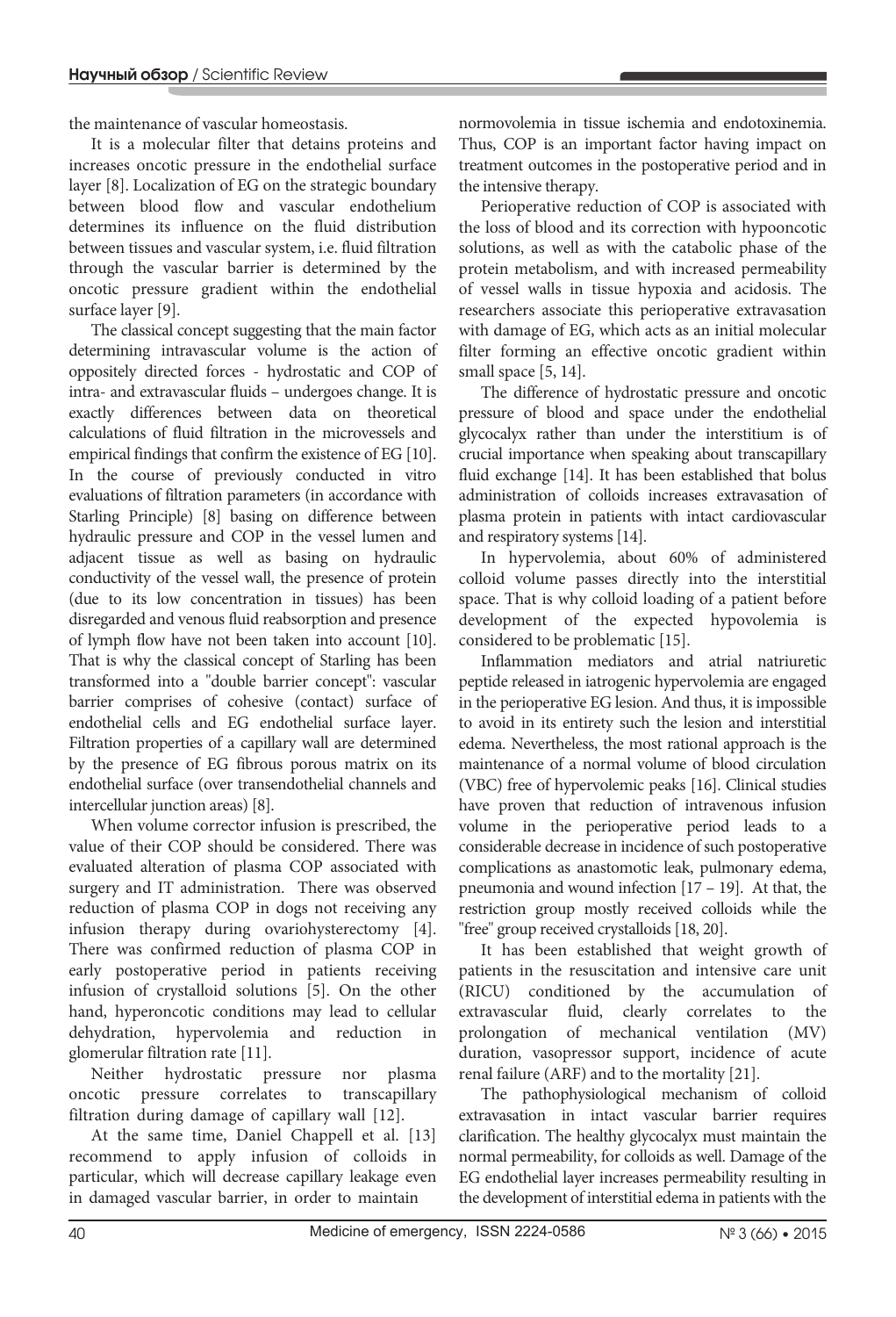severe endothelial dysfunction associated not only with the trauma and inflammation but also with the hypervolemia. Destruction of the endothelial surface layer leads to the restoration of hydrodynamics by the classical Sterling's formula but under conditions of high interstitial COP, which causes the catastrophic tissue edema [16].

Infusion therapy in the perioperative period is one of the debatable topics relating to patient management. Fluid overloading worsens the treatment outcomes in large intestine surgery [22].

The surgery itself causes extravasation of fluid, and administration of intravenous fluids significantly increases this movement. The crystalloid infusion to patients during abdominal surgery resulted in a decrease in cardiac output in half of them [23].

It is believed that the creation of intravascular normovolemia during surgery protects the endothelial glycocalyx (EG) from the influence of inflammatory mediators, minimizes pathological changes during transcapillary exchange between fluid and proteins by maintaining EG. A restrictive regimen of intravenous fluid administration significantly reduces the risk of postoperative complications. Targeted controlled infusion therapy is reasonable for surgical patients at high risk  $[24 - 26]$ .

Daily routine practice of an anaesthesiologist and a doctor of the intensive care unit comprises of prevention and correction of acute damages in the oxygen transport system links determined by the following clinical correlates: hypoxia (a respiratory link), shock (a circulatory link) and loss of blood (a hematic link) [1].

The shock is a circulatory-metabolic syndrome, in which oxygen delivery (tissue perfusion) does not satisfy the metabolic demand of tissues. It is worth noting that hypoperfusion plays the most important role in the conjugate pair "circulation — metabolism" as metabolic rate in various critical states may increase by 4-5 times without development of the shock clinical picture [1].

The septic shock relates both to relative and to absolute hypovolemia. The cascade of inflammatory reactions involving various mediators results in the damage of EG, the increase in permeability of microcirculatory vessels and in capillary leakage, which, in its turn, leads to accumulation of interstitial fluid, protein loss and tissue edema [27]. The hypoalbuminemia is developed causing the reduction of the intravascular COP, which worsens even more the ability to preserve the intravascular volume. Due to

the above, sepsis and septic shock are characterized by reduction of preloading on the heart and decrease in cardiac output resulting in arterial hypotension, tissue perfusion disturbance and organ oxygenation followed by organs dysfunction.

Infusion therapy with crystalloid or colloid solutions in septic shock and sepsis accompanied by capillary leakage remains the point in question. According to Surviving Sepsis Campaign guidelines for management of severe sepsis and septic shock, 2012, there is foreseen a refusal from colloid plasma substitutes administration in patients with severe sepsis and septic shock [28]. The refusal was motivated by the results of multicenter studies aimed at the determination of the risk of acute renal injury and cases of excessive bleeding and at the assessment of survival of patients with severe sepsis and septic shock in case of resuscitation with usage of colloid plasma substitutes or only crystalloid solutions.

There are several studies offering not alternative but differentiated approach to the infusion therapy of sepsis and septic shock [29]. It is reasonable to perform fluid resuscitation with crystalloid solutions for patients with abdominal sepsis having initially not more than 10 points on АРАСНЕ II scale. Also it is recommended to perform fluid resuscitation with crystalloid and synthetic colloid solutions based on hydroxyethyl starch (HES), 6% HES 200/0.5 or 6% HES 130/0.42, for patients having initially more than 10 points on АРАСНЕ II scale. The use of colloid plasma substitutes at a dose of  $15 \pm 2$  ml/kg leads to improvement of cardiac efficiency, organ blood flow, and microcirculation, decrease in intra-abdominal pressure, inhibition of capillary leakage without increase of the risk of acute renal injury and excess bleeding as well as reduces the risk of development of multiple organ failure [29].

Currently, there is no complete understanding of the pathophysiology of increased vascular permeability and microcirculation disorders in sepsis. In addition, there is a lack of adequate endpoints of fluid replacement therapy in the studies [30 – 32].

An adequate monitoring of fluid replacement in critical patients, in particular in patients with sepsis, is still an unsolved problem. The assessment of preloading is one of the key issues in respect of the haemodynamics monitoring. Fluid replacement in sepsis is intended for increase of the preloading in order to reach the maximum increase of cardiac output. Appropriateness of evaluation of the filling pressure, pulmonary artery wedge pressure, measured using catheter in the pulmonary artery and central venous pressure, was doubted [30].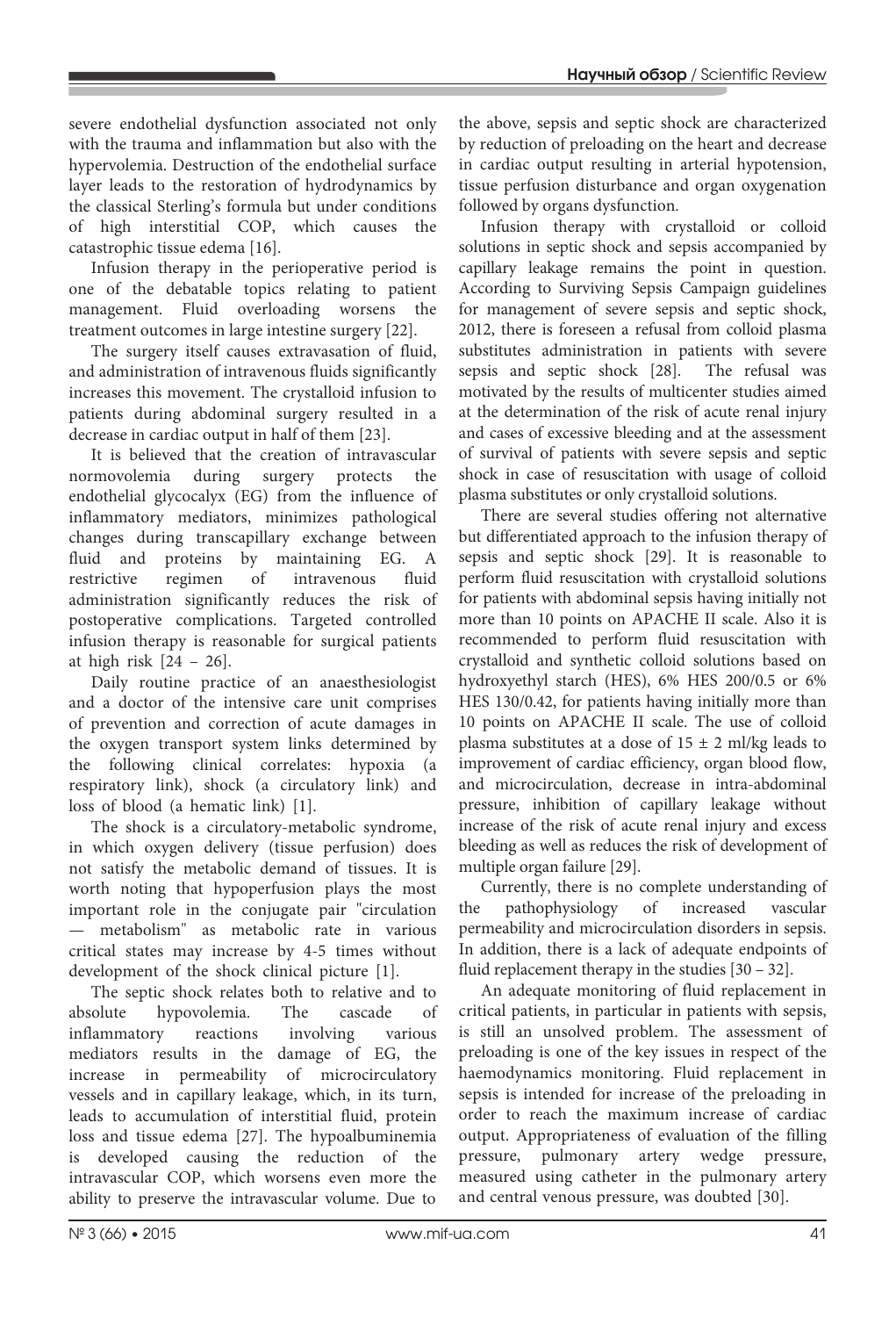At present, there are quite a lot of highly specific and effective techniques of hemodynamic status monitoring measuring the central haemodynamics, namely: arterial transpulmonary thermodilution, esophageal Doppler spectroscopy, LidCO and PulseCO technologies, thermodilution, pulse wave analysis (PiCCOplus) and others [33].

Stroke volume variation may be a dynamic parameter of the response to volemic loading. Fluid responsiveness concept allowed to develop a differentiated approach to the volume therapy. It has been established that cardiac output (CO) after volemic loading increases only in about half of patients (volume-sensitive patients). The rest of them, according to Frank–Starling mechanism, have no increase in CO and administration of fluid in such patients is useless or even dangerous as it can cause pulmonary edema [33].

Currently, in order to predict fluid responsiveness, i.e. increase of CO in response to fluid infusion, stroke volume variation (SVV) provoked by mechanical ventilation is a subject undergoing evaluation. As of today, SVV is a value, which is automatically calculated and monitored via minimal invasive monitors of the central haemodynamics. SVV is not an indicator of the volemic status and not a marker of cardiac preloading, it is sooner an indicator of a position on Frank–Starling curve. Patients on the plateau have low SVV (less than 12%) and the volume loading does not lead to a substantial increase of CO. And vice versa, patients on the steep curve (sensitive to the cyclic changes of preloading provoked by the mechanical ventilation) have high SVV (more than 12%) and the volume loading leads to a substantial increase of CO [33]. In the situations when it is impossible to use SVV, a trial administration of 250 ml of fluid for a short period of time with constant monitoring of stroke volume and CO may be used for volume loading efficiency control.

Thus, delivery of a target-based therapy allows to reach an optimal ratio of oxygen delivery/ consumption in critically ill patients.

Venous blood saturation is the gold standard in respect of determination of global adequacy of oxygen transport and oxygen need. This parameter may be taken for trigger when making a decision of CO increase. In order to determine the volume of fluid infusion necessary for a patient, it is recommended to take into account haemodynamics indices (AP, pulse pressure variations, CO, central venous pressure), indices of diuresis and arterial and central venous blood gases [34].

It goes without saying that there is no ideal plasma

substitute (not only at the present moment but in principle). In this respect, the main task for an intensivist is to combine in the optimal way infusion media of different groups and develop rational infusion-transfusion programs basing on the advantages and disadvantages of the drug products and a general state of each patient.

From a clinical point of view, when prescribing crystalloids within any infusion-transfusion program, the following peculiarities of such products should be taken into consideration: absence of colloid osmotic pressure resulting in the shift of fluid in the extracellular space; prompt renal elimination; restricted volemic effect and its low duration; complexity of hypovolemia replenishment exceeding 30%; risk of interstitial space overflow resulting in pulmonary edema and hypoxia and edema of brain and peripheral tissues.

Crystalloids obviously prevail when there is required a correction of minor or moderate hypovolemia (blood loss of not more than 20% of VBC, as a rule, does not demand colloid administration), as well as in combination of hypovolemia and different variants of dehydration and hypoelectrolytic status. There are higher diuretic effect, low allergenic potential, considerably weaker, as compared to colloids, impact on hemostasis and systemic inflammatory cascade and low cost among undisputed advantages of crystalloids.

With respect to saline solutions there are two important peculiarities determining the specificity of their administration, namely: degree of balance and content of alkaline reserve carriers. The concept of balance characterizes a degree of conformity of a solution composition with the water-electrolytic balance of normal plasma and extracellular fluid. Physiological salt solution is considered to be the least balanced solution. In most of cases, more balanced solutions occur to be more preferable. However, in case of hyperkalemia, hypercalcemia, and particularly in hypochloremic metabolic alkalosis, it is exactly physiological salt solution that is more preferable as a replacement medium [1].

Content of alkaline reserve carriers is another important property of polyelectrolytic solutions that determines the specificity of indications, contraindications and dose regimen. These are substances, which, in the course of metabolism, form hydrogen carbonate replenishing in such a way the buffer capacity of hydrocarbonate blood system (lactate, acetate, malate, and fumarate). Infusion of solutions free of alkaline reserve carriers causes a loss of buffer blood capacity and leads to development of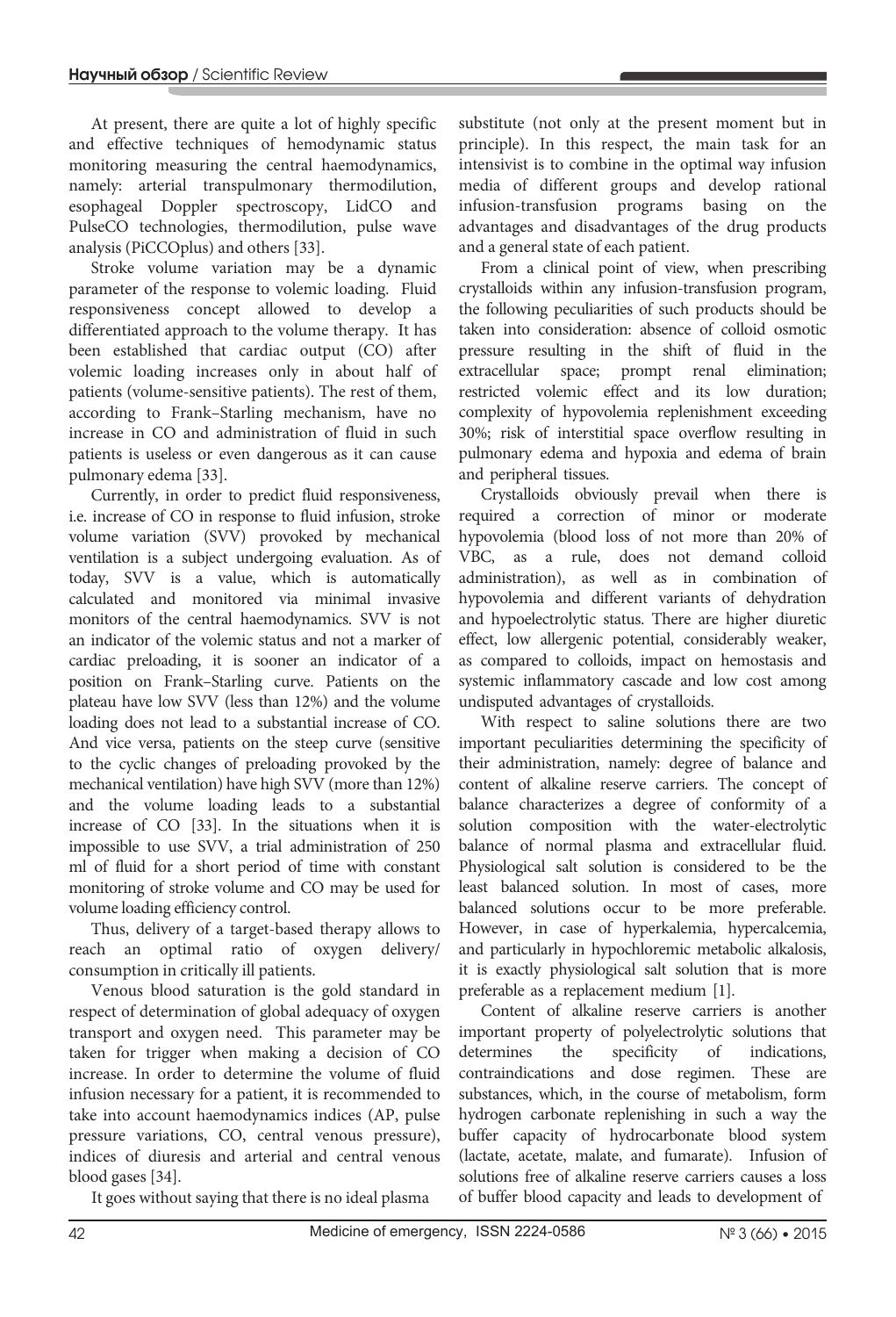hemodilutional acidosis. Infusion media with high content of alkaline reserve carriers are contraindicated in alkalosis and severe liver impairment.

Among colloid solutions, when speaking about multifunctionality of activity, there is no alternative to natural colloid — albumin — which molecular weight amounts to about 69,000 Dalton. Approximately two thirds of this protein form a constantly renewing compartment localized in the interstitial space. Albumin moves from intravascular space into interstitial returning into vessels via lymphatic system. Such a movement is evaluated basing on the half-life (normally it is ranged within 16 — 18 hours) and rate of transcapillary leakage [30]. 5% albumin solution is isotonic, its COP amounts to 20 mm Hg and it remains within the intravascular space on the condition that the capillary membrane is not altered. 20% and 25% albumin solutions are hyperoncotic; their COP amounts to 80 — 100 mm Hg, and thus, they have the property to increase intravascular volume due to fluid attraction from the interstitial space. Findings of the recent analytical studies have completely rehabilitated albumin as a volume corrector of critical states (and, from our point of view, once more time raised the question on validity of the evidence based medicine itself) [35].

Among synthetic colloids, HES products are the absolute leaders both in the world and in Ukraine for the last two decades. Currently, with respect to colloid blood substitutes, it is generally recommended to use HES solutions of the latest generations, namely tetrastarches (140/0.4). Advantages of HES include an ability to increase substantially plasma oncotic pressure and stabilize haemodynamics and, at the same time, to provoke minimum number of adverse reactions in contrast to dextrans or protein products. However, the risk of development of renal function impairment when using starches is constant and dose-dependent [30].

An active substance of colloids based on modified fluid gelatin (MFG) is a partially hydrolyzed and succinylated gelatin (average molecular weight is 30,000 — 35,000 Da). The increase in VBC and rise of AP occur not only due to administered solution but also due to additional inflow of intertissue fluid into the bloodstream (volemic coefficient is about 100%). Among domestic products of this group of colloids, there is presented Volutenz — a solution of 4% succinylated gelatin dissolved in a balanced solution (Ringer's acetate) with an average molecular weight of 30,000 Da. Theoretical osmolarity is not more than 273 mOsm/l. MFG solutions, in particular

Volutenz, owing to their molecular weight and COP, which is equal to that of the solution of human albumin (33 mm Hg), exhibit sufficient duration of volume activity — up to 3–5 hours. Principle route of excretion is renal. Duration of Volutenz hemodynamic effect amounts to 3–4 hours. Maximum daily dose is 200 ml/kg. Provoking osmotic diuresis, MFG products ensure maintenance of renal function under shock conditions. They reduce blood viscosity, improve microcirculation and reduce the likelihood of development of interstitial edema. A substantial advantage of plasma substitutes based on MFG is their relatively weak influence on hemostasis system and structural segments of nephrons. That is why MFG solutions, with respect to safety, prevail over HES products in congenital coagulopathies, development of severe disorders of coagulation system and severe renal injuries. However, it is recommended to monitor respective parameters and record obtained data when determining dose regimen of any volume expander in patients with blood-clotting disorders, renal insufficiency and chronic liver diseases [30].

There were used dextrans for infusion therapy for several decades. Dextran is a hydrophilic polysaccharide, a glucan, which is synthesized from sucrose by Leuconostoc mesenteroides bacteria. Dextrans may have varying polymerization degree due to which solutions based on them have different molecular weights and functional purposes. Volemic properties of dextrans are rather high, and the fact that at the present time HES products have considerably pressed dextrans by no means relates to a low volume-replacing activity of the latter but to higher incidence of severe complications and adverse reactions [30].

At present, polyatomic alcohols, such as mannitol, sorbitol and xylitol, which, due to their properties and absence of toxic effect, are used in medicine for quite a long time, have been ingrained in the practice of infusion therapy.

Mannitol administered intravenously is scarcely metabolized, promptly leaves the blood stream, is distributed within extracellular space and is excreted with urine by glomerular filtration. The main indication of mannitol administration is a therapy of cerebral edema and intracranial hypertension (IH) in a craniocerebral trauma (CCT). Recommended doses vary from 0.5 to 2.0 g/kg every 6 hours. However, there has been recently described a large number of complications and restrictions in the course of its administration. The most important restriction is the plasma osmolarity, which must not exceed 320 mOsm/ l. The volume of interstitial fluid in the brain amounts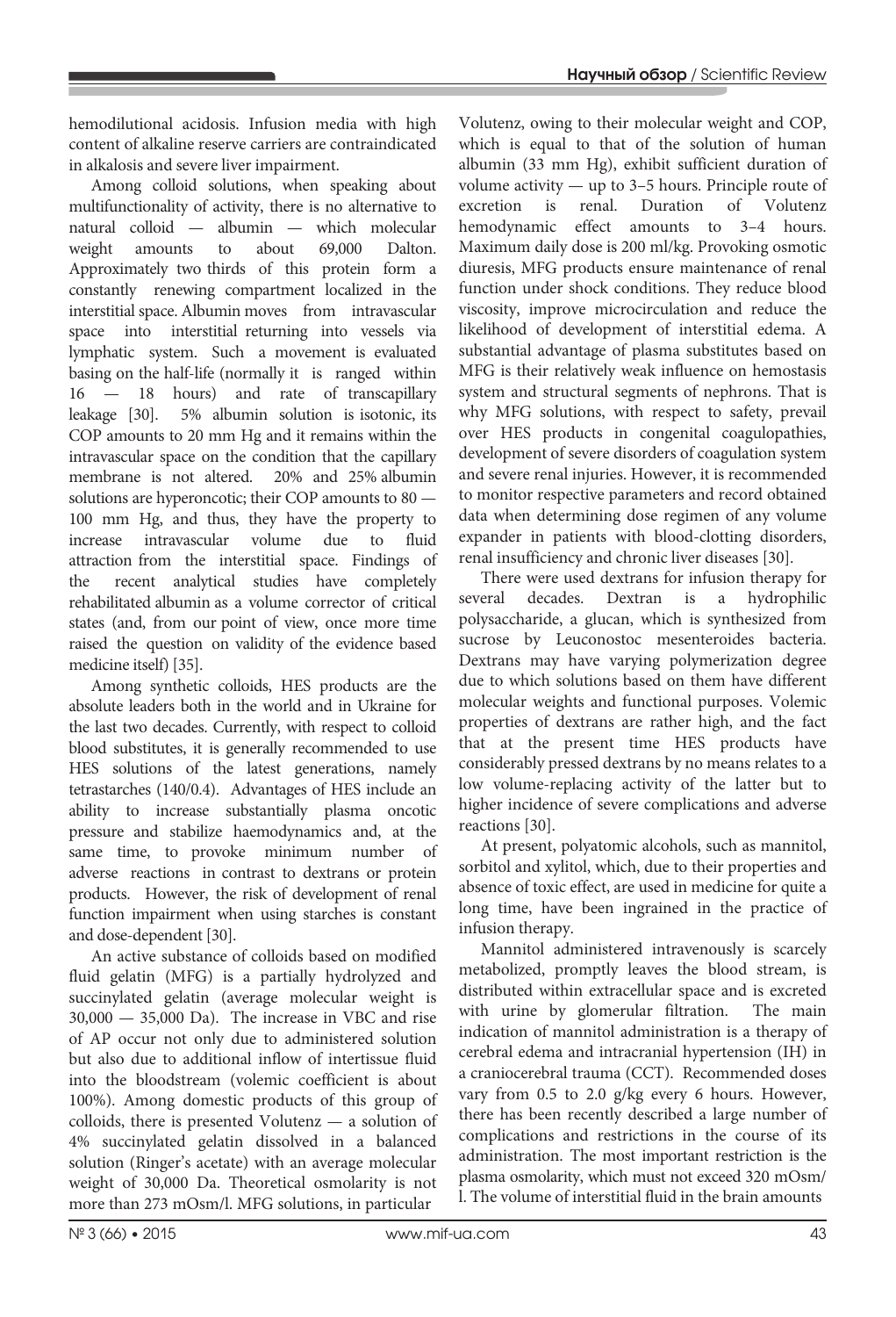to 320–340 ml. This volume expands by more than 50% in the areas with impaired permeability of the blood-brain barrier (BBB). However, mannitol acts only on a "healthy" brain, i.e. it has a dehydrating effect mainly in areas with preserved BBB and where formation of osmotic gradient between capillary and interstitial space is possible. In mannitol administration, there is a high probability of development of a rebound phenomenon, i.e. change of a phase of prompt reduction of intracranial pressure to a phase of cerebral blood flow enhancement. Mannitol penetrating through the blood-brain barrier may accumulate in brain tissues and provoke rebound effect (increase of intracranial pressure after initial reduction). But the most frequent complications of mannitol administration are as follows: hypotension, sudden reduction of VBC (due to diuretic effect), increase of haematocrit and worsening of rheological properties of blood, and hyperosmolar state. Recently, mannitol has been recommended for patients with IH, when it is necessary to gain time for performance of surgical decompression, prevent or suspend the developing brain herniation.

Complex infusion products - Reosorbilact and Sorbilact — perfectly do for solving infusion therapy problems. Both products contain sorbitol, main cations (Na+, K+, Ca2+, Mg2+), Cl anion and lactate anion. Total osmolarity of Reosorbilact is by three times higher than that of blood plasma (900 mOsmol/l) and of Sorbilact — by 5.5 times higher (1,670 mOsmol/l). Owing to hyperosmolalilty, Reosorbilact and Sorbilact provoke fluid inflow from intercellular space into the blood stream, which is accompanied by increase of VBC due to plasma volume expansion. They improve microcirculation and tissue perfusion. Owing to the pronounced specific osmotic diuretic effect of sorbitol associated with the absence of natural mechanisms of reabsorption of polyatomic alcohols in the proximal renal tubules, there is observed a pronounced diuretic action of both products, especially of Sorbilact. In addition, sorbitol, partially metabolized to fructose, contributes to normalization of carbohydrate and energy metabolism. Sorbitol stimulates fatty acid oxidation via non-ketogenic metabolic pathway and contributes to easier usage of ketone bodies within Krebs cycle.

Researches on the clinical use of Sorbilact and Reosorbilact, carried out in leading Ukrainian clinics of surgical, trauma, therapy, oncology, obstetrical, pediatric, infectious and other profiles, demonstrated the safety and efficacy of these drugs for detoxifying and antishock therapy; proved their opportunities in the treatment of diseases associated with severe impaired microcirculation, blood coagulation, energy, metabolic and other disorders [1]. Clinical effects of infusion media with high content of sorbitol were studied in details in trauma and neuro-surgical clinic during treatment of patients with a polytrauma. At present, Sorbilact and Reosorbilact are the drug products of choice in prevention and treatment of cerebral edema after cerebral tumor surgeries [36]. It has been proven that the rebound syndrome is not that pronounced if these products are used. In comparison with mannitol, Reosorbilact and Sorbilact have other advantages associated with the ability to eliminate metabolic acidosis, maintain electrolyte composition of the blood, and cover energy demands of cells (additional antiedema factors). Moreover, there has been proven the efficacy of Sorbilact administration not only after tumor surgeries but also after surgeries associated with haematoma (craniocerebral trauma, hemorrhagic stroke), inflammatory processes (brain abscess, serous meningoencephalitis), as well as during conservative management (ischemic stroke due to thromboembolism of the middle cerebral artery) [37, 38]. It has been proven that complex application of Llysine aescinat 10.0-20.0 ml and Reosorbilact or Sorbilact at a dose of 10 ml/kg is efficient in treatment of cerebral edema [37]. It is recommended as a basis for infusion therapy both in the preoperative and in the intra- and postoperative periods to administer Reosorbilact at a dose ranged from 3–5 to 7–10 ml/kg in combination with L-lysine aescinat 10.0–20.0 ml (in children  $-0.15-0.2$  ml/kg) in the course of complex anesthetic management of patients with neuro-surgical pathology [37, 38].

Primary and secondary brain damages are developing in acute cerebral insufficiency (ACI). The main secondary brain damages are hypoxia and hypotension. Hypotension occurs due to development of hypovolemia, low cardiac output, reduction of preloading and low total peripheral resistance. But, in the pronounced hypovolemia, normal values of AP and HR may be maintained only against high peripheral resistance. Application of aggressive tactics of infusion therapy allowed to avoid the development of secondary cerebral ischemic damages in 72% of patients [39].

IH may develop into cerebral stroke in patients with severe craniocerebral trauma. That is why it is quite often necessary to use the hyperosmolar solutions. In severe brain lesion and hyperthermia, it is necessary to administer a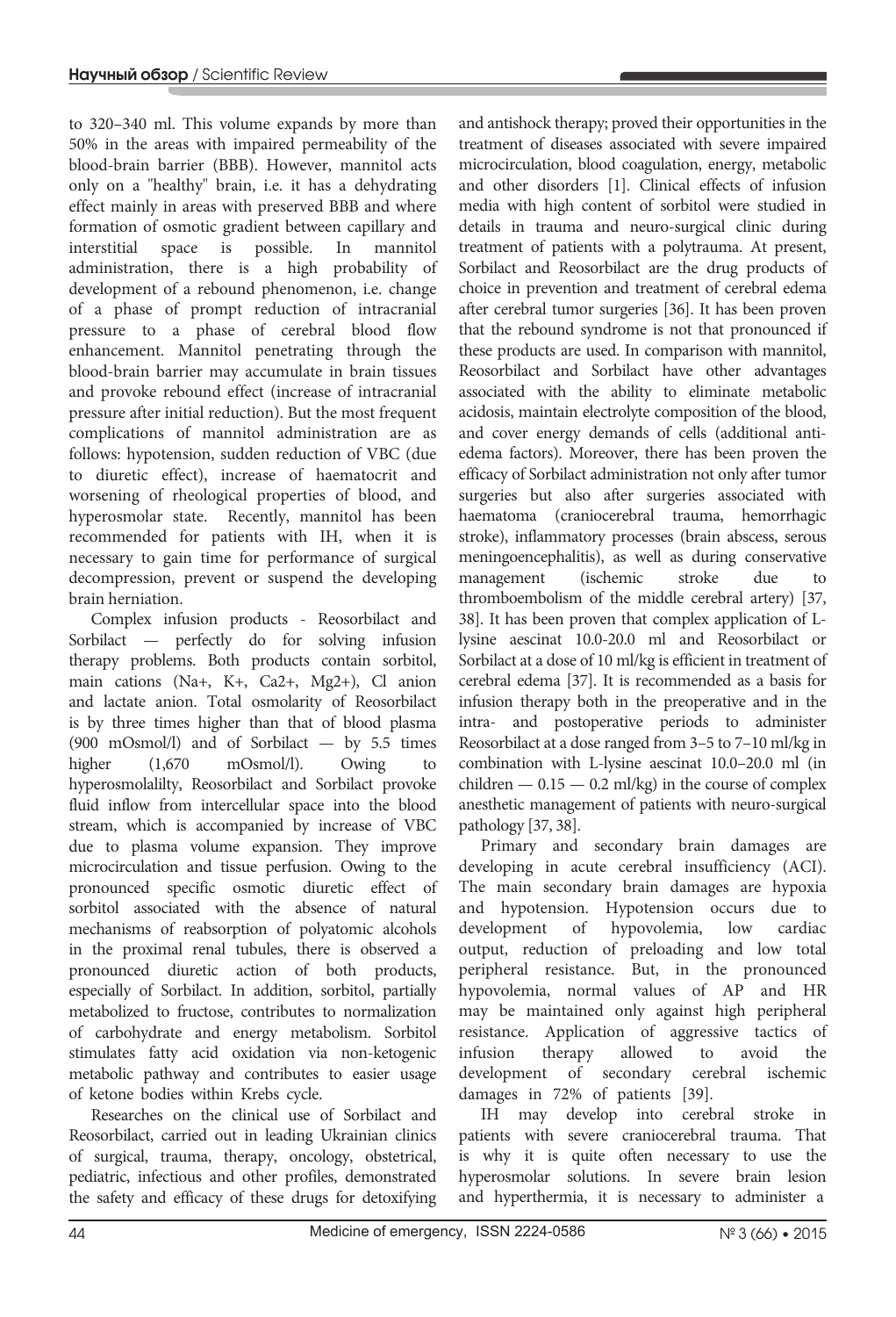large amount of fluid and sympathomimetics in order to maintain central perfusion pressure (CPP) against impaired cerebral circulation autoregulation. Cerebral blood flow and CPP in impaired autoregulation of cerebral vessels depend on systemic AP. Systemic haemodynamics monitoring allows to determine degree of hypovolemia, modify the structure of infusion therapy and increase the volume of administered colloids.

Recently, there have been conducted major randomized controlled studies on usage of colloid and crystalloid solutions in intensive therapy of acute cerebral insufficiency [40, 42, 43]. The authors compared administration of 6% and 10% HES 130/0.4 with administration of a crystalloid solution for four and more days in patients with acute ischemic stroke. No efficiency and safety differences between two groups have been revealed [40, 43]. Therefore, it is required to conduct additional prospective randomized controlled studies [43].

In general, it is rather difficult to distinguish effects of infusion media on neurological outcomes from effects on cardiovascular system. Causes of myocardium dysfunction after brain lesion could be numerous. They include vasoconstriction of the pulmonary vasculature associated with the brain lesion and extracerebral disorders, usage of sedative drug products in high doses as a component of intracranial hypertension therapy. In addition, stressinduced cardiomyopathy is observed in such patients. In this context, hypervolemia in the course of infusion therapy may lead to severe myocardium dysfunction and cardiopulmonary complications regardless of a type of used solution [43, 44].

Application of goal-oriented hemodynamic correction intended for optimization of cardiac output and water status in early stages of medical treatment of patients with ACI should be accompanied by improved clinical outcomes and decrease in cardiopulmonary complications versus traditional treatment. A next generation innovative infusion drug product under the trade name Gecoton (a multicomponent balanced colloidal hyperosmolar solution), which fully complies with the requirements set for an ideal volume expander, was developed in Ukraine. On the one hand, the obtained hyperosmolar solution induces an increase of plasma osmolarity and fluid shift from cells and interstitium into the blood stream (a hyperosmolar component), and on the other hand, it ensures plasma oncotic pressure increase and preservation of the intravascular volume (a colloid component). The main active substances of the product are HES 130/0.4, xylitol and sodium lactate. Gecoton exhibits hemodynamic,

rheological, antishock and disintoxication effects. HES administration restores impaired haemodynamics, improves microcirculation and blood rheological properties (owing to reduction of haematocrit), reduces blood viscosity, lowers platelet aggregation and prevents red blood cell aggregation. Xylitol is a pentatomic alcohol that is metabolized in liver (80%) and tissues of other organs (kidneys, heart, pancreas, adrenal gland, and brain) and excreted with urine. Xylitol takes part in the phosphogluconate cycle of metabolism, does not cause the reduction of adenine nucleotides (ATP, ADP, AMP) in the liver and exhibits more potent antiketogenic and nitrogenpreserving effects as compared with glucose. Taking into account that xylitol is a source of energy with metabolism independent of insulin, it exhibits antiketogenic and lipotropic activity. Maximum disposal rate of xylitol amounts to 0.25 g/kg/h. Sodium lactate is used as an alkaline reserve carrier. The timing of the onset of sodium lactate action is 20– 30 minutes post administration.

The mechanism of action of Gecoton is as follows: emergence of osmotic gradient between intra- and extracellular spaces; volume redistribution from intracellular space, interstitium, endothelium and red blood cells into the blood stream; primary activation of capillary blood flow; fluid shift along an osmotic gradient; prompt replenishment of VBC; restoration of hemodynamic balance and stabilization of haemodynamics; continuance and intensity of volemic effect; improvement of microcirculation, tissue perfusion and tissue oxygenation.

In 2013–2014 we carried out a study in the anaesthesiology and intensive care unit of Public Municipal Institution "Clinical Mine Hospital" [47]: In the course of the study we administered Gecoton in patients with ischemic stroke and in patients with a concomitant injury including CCT with a cerebral contusion.

The group 1 (15 patients with ischemic stroke and 10 patients with a concomitant injury) received mannitol at a dose of 1–2 g/kg as the basic anti-edema therapy; haemodynamics and cerebral blood flow volume were maintained owing to administration of balanced ionic solutions (Sterofundin, Ionosteril) at a dose of 2–4 ml/ kg/h under diuresis rate control (not less than 2 ml/kg/ h), infusion of mesatonum was administered when required.

The group 2 (15 patients with ischemic stroke and 10 patients with a concomitant injury) received Gecoton at a dose of 3–4 ml/kg/day as the basic anti-edema and infusion therapy; haemodynamics and cerebral blood flow volume were maintained owing to administration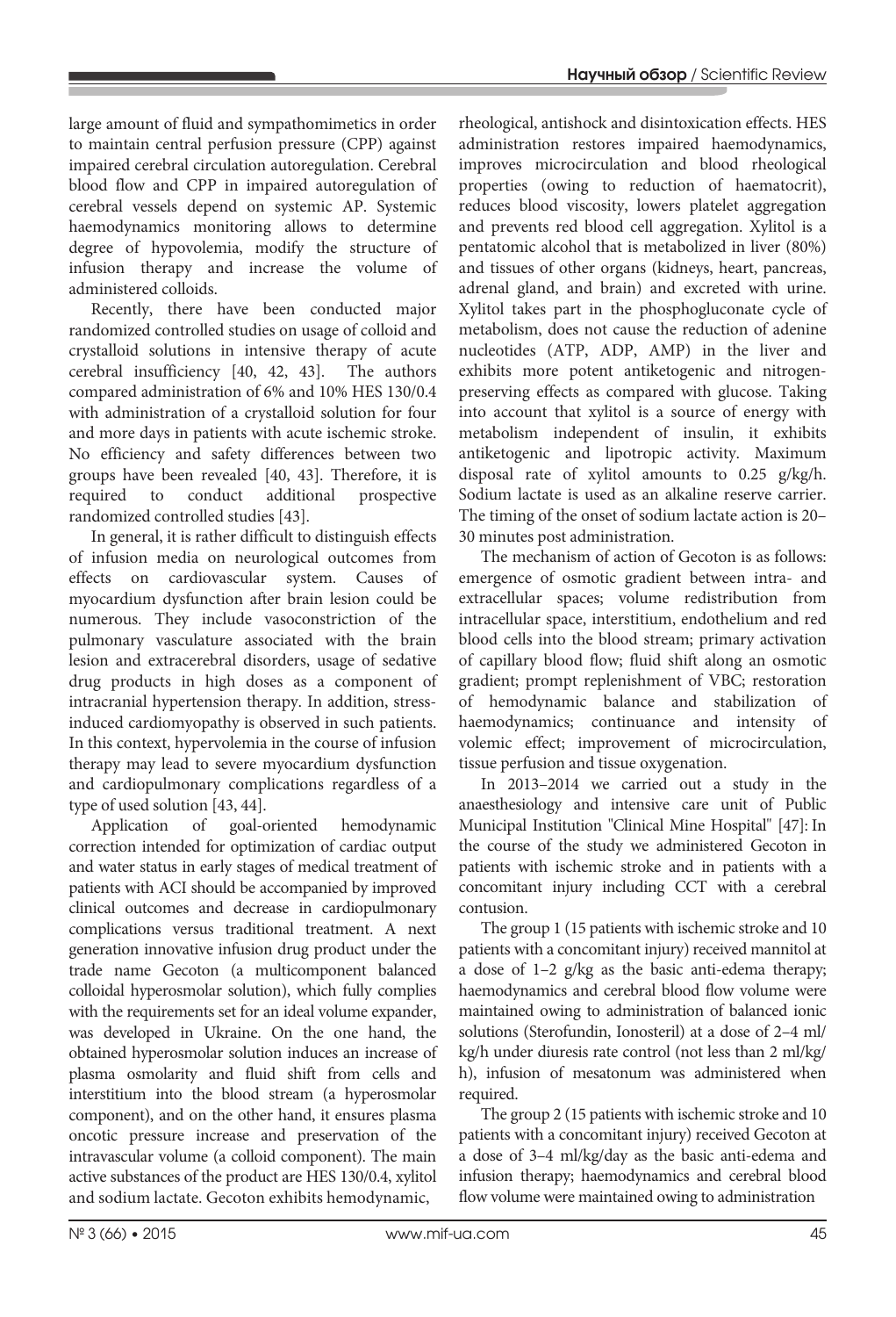of balanced ionic solutions (Sterofundin, Ionosteril) at a dose of 0.5–1.0 ml/kg/h under diuresis rate control (not less than 2 ml/kg/h).

There were taken dynamic measurements of the following parameters: central haemodynamics (CH) by rheography method (systolic AP, total peripheral resistance (TPR), cardiac index (CI), stroke volume index (SVI)), cerebral hemodynamics by a transcranial dopplerography, osmolarity before and after drug product administration by calculation method.

The presence at baseline of normal- or hypodynamic type of hemodynamic was the key criterion for patient inclusion into the study. Gecoton/mannitol was administered for the first 3 days of the therapy along with monitoring of cerebral edema severity level. Thereafter, there was added L-lysine aescinat.

There was revealed that in order to reach targeted indices of CH and cerebral blood flow in the group 1, it was required to apply hypervolemia strategy with sympathomimetics administration, which, in certain cases, led to the development of peripheral oedema and additional administration of diuretics. The mentioned strategy led to the positive dynamics of linear blood flow rate values, which was more pronounced on the lesion side.

In the group 2, owing to Gecoton administration and application of volemic loading of restrictive type, targeted indices of central haemodynamics were reached without usage of sympathomimetics, and the dose of crystalloids demanded for stabilization of haemodynamics was decreased by 3 times without reduction of diuresis rate. We managed to reach the improvement of cerebral blood flow on the lesion side statistically not distinguishable from that of the group 1, which was characteristic both of anti-edema and positive hemodynamic effects of Gecoton. The presence of xylitol in the drug product contributes to decrease in incidence of acute cerebral edema, which has favourable effect on cerebral haemodynamics indices.

When standard fluid and anti-edema intensive therapy was applied in patients whether with acute cerebrovascular disease or with a concomitant injury, significant regress of neurologic symptomatology up to 12 points by Glasgow Coma Scale was reached by the 5<sup>th</sup> day. The significant regress of neurologic symptomatology in patients who received modified therapy (Gecoton + infusion therapy of restrictive type) was also reached by 5<sup>th</sup> day.

Thus, application of different schemes of infusion and anti-edema therapy resulted in improvement of indices of central haemodynamics and cerebral blood flow. Gecoton administration

allowed to avoid unnecessary hypervolemia in most of cases (infusion therapy of restrictive type) and significantly decrease the frequency of sympathomimetic usage.

The obtained results allow to recommend administration of Gecoton in the treatment scheme of patients with acute cerebral insufficiency. Revealed antiedema effect of Gecoton is comparable with that of mannitol in patients with ACI.

In 2013–2014 we carried out the second study on Gecoton usage in 40 patients with various pathologies in the intensive care unit of DOKTMO. 28 patients out of 40 underwent abdominal surgeries (small and large intestine, gallbladder, pancreas etc.), 7 patients underwent soft tissue surgeries, 2 patients had lung surgeries and 3 patients had carbon monoxide poisoning. Patient inclusion criteria were as follows: hypodynamic type of haemodynamics at baseline, absence of sings of renal insufficiency and impaired coagulation. Gecoton administration was included into complex infusion therapy in order to correct hypodynamic type of blood circulation and haemodilution. A low dose of the preparation  $-3$  ml/kg/day  $-$  was administered. Average infusion rate amounted to 1.5 ml — 3.0 ml/kg/h. Administered dose of the drug product for three days running did not exceed 600-800 ml. The total volume of infusion-transfusion therapy amounted on the average to 1.2–1.5 L per day and included additional solutions of crystalloids and glucose. Patients underwent three-day follow-up control of the following parameters: central haemodynamics by rheography method, acid-base balance, blood gases, Ht, SpO2, coagulation profile (activated partial thromboplastin time, prothrombin time, thrombin clotting time, platelets, and soluble fibrin monomer complexes). Conducted studies resulted in revelation of tendencies towards changes of observed parameters (acid-base balance, blood gases, Ht, and coagulation profile). CH values (AP, SVI, CI) on admission were decreased by 15–20%, and TPR and HR values were increased by 18 and 24% respectively versus values of the control group. Repeated follow-up examinations revealed restoration of evaluated CH parameters up to control level in 32 patients in 12 hours and in 8 patients in 18 hours starting from the treatment initiation. There was no patient with hypodynamic blood circulation in 72 hours starting from the treatment initiation. The obtained results allow to recommend administration of Gecoton in the complex treatment of patients with hypodynamic blood circulation aimed at stabilization of blood circulation and curative therapeutic blood dilution (haemodilution).

The urgent issue of emergency IT is the quickness of hemodynamic effect onset (for maximum prompt restoration of main functions of vital organs and systems) as well as its duration. It is important to remember that transfused fluids are considered to be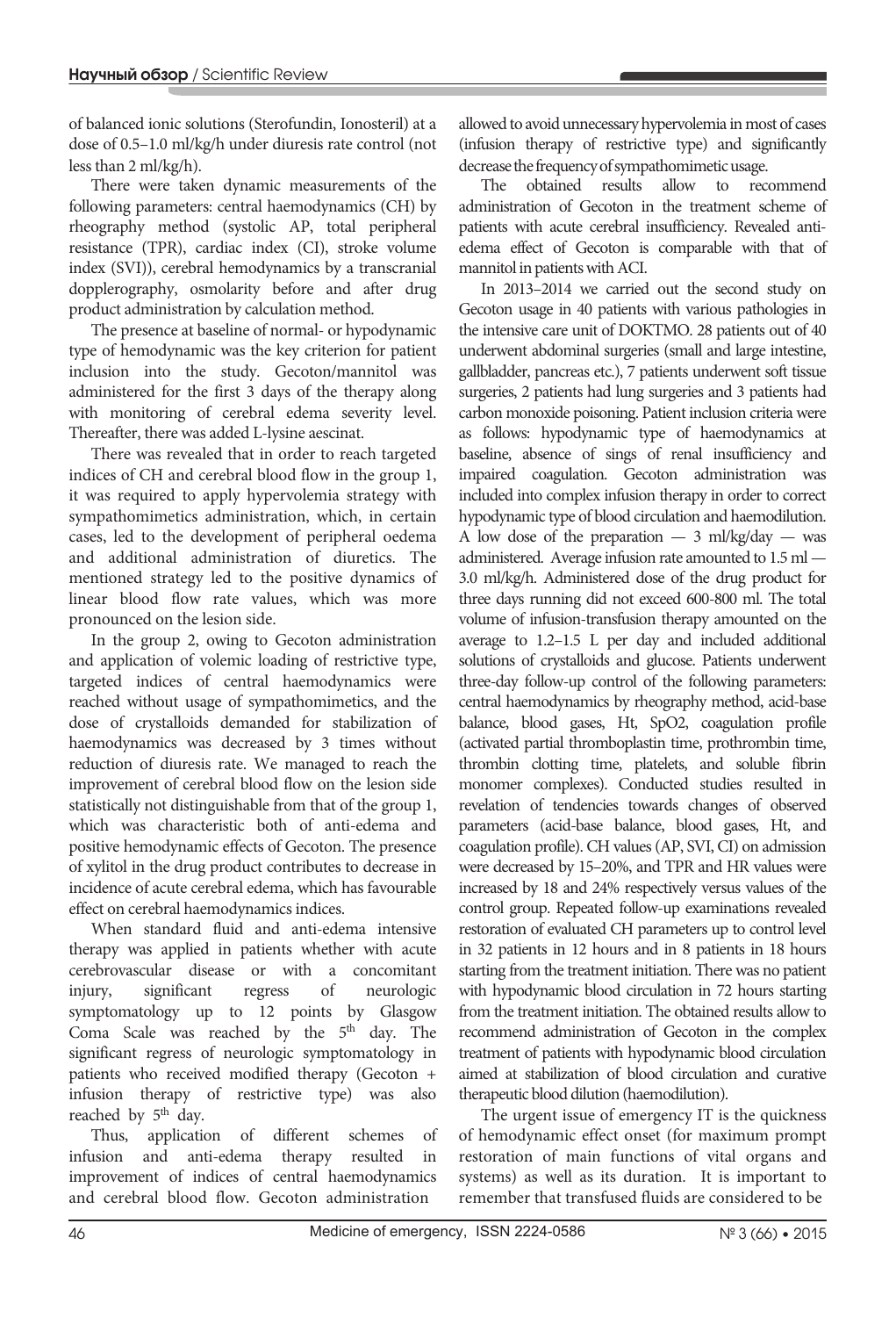medicinal products, and thus, their administration should be well-considered and justified [45]. The common sense based on the results of numerous studies and personal experience convince clinicians that combination of crystalloids and semisynthetic colloids is an ideal combination for IT in severe diseases and critical conditions [46].

## **REFERENCES**

*1. Cherniy V.I., Kolesnikov A.N., Oleynikov K.N., Yegorov A.A., Biloshapka V.A. Rational infusion therapy. — Donetsk: Publisher Zaslavskiy A.Yu., 2012. — p. 182.*

*2. Lobo D.N., Dube M.G., Neal K.R. et al. Perioperative fluid and electrolyte management: a survey of consultant surgeons in the UK // Ann. R. Coll. Surg. Engl. — 2002. — Vol. 84, № 3. — P. 156–160.*

*3. Joshi G.P. Intraoperative fluid restriction improves outcome after major elective gastrointestinal surgery // Anesth. Analg. — 2005. — Vol. 101, № 2. — P. 601–605.*

*4. Wright B.D., Hopkins A. Changes in colloid osmotic pressure as a function of anesthesia and surgery in the presence and absence of isotonic fluid administration in dogs // Vet. Anaesth. Analg. — 2008. — Vol. 35, № 4. — P. 282–288.*

*5. Ilinskiy A.A., Molchanov I.V., Petrova M.V. Intraoperative infusion therapy in perioperative period // Herald of RNCRR MoH of Russia. — 2012. — No. 12. — pp. 65–73.*

6. Sviridova S.P., Nekhayev I.V, Balandin V.V. et al. 10%<br>hydroxyethylated starches or albumins? Choice during infusion *treatment of oncologic patients in early postoperative period // Surgery. — 2007. — Vol. 9, No. 1. — pp. 20–26.*

*7. Gumenyuk N.I., Kirkilevskiy S.I. Infusion therapy. Theory and practice. — K.: Kniga plus, 2004. — p. 202.*

*8. Maksimenko A.V., Turashev A.D. Endothelial glycocalyx of the blood circulatory system. I. Revelation, components, structural organization // Bioorganic chemistry. — 2014. — Vol. 40, No. 2. — pp. 131–141.*

*9. Dvorak H.F. Vascular permeability to plasma, plasma proteins, and cells: an update // Curr. Opin. Hematol. — 2010. — Vol. 17, № 3. — P. 225-229.*

*10. Weinbaum S., Tarbell J.M., Damiano E.R. The structure and function of the endothelial glycocalyx layer // Ann. Rev. Biomed. Eng. — 2007. — № 9. — P. 121–167.*

*11. Dementyeva I.I. Laboratory diagnostics and clinical evaluation of homeostasis lesions in critically ill patients: Monograph. – M., 2007. – p. 161.*

*12. Camacho M.T., Totapally B.R., Torbati D. et al. Pulmonary and extrapulmonary effects of increased colloid osmotic pressure during endotoxemia in rats // Chest. — 2001. — Vol. 120, № 5. — . 1655–1662.*

*13. Chappell D., Jacob М., Hofmann-Kiefer К. et al. A Rational Approach to Perioperative Fluid Management // Anesthesiology. — 2008. — Vol. 109, № 4. — P. 723–740.*

*14. Jacob M., Bruegger D., Rehm M. et al. The endothelial glycocalyx affords compatibility of Starling's principle and high cardiac interstitial albumin levels // Cardiovasc. Res. — 2007. — Vol. 73, № 3. — Р. 575–586.*

15. Jacob M., Chappell D., Rehm M. Clinical update:<br>periopera- tive fluid management // Lancet. – 2007. – Vol. 369. *— P. 1984–1986.*

*16. Chappell D., Jacob М., Hofmann-Kiefer К. et al. A Rational Approach to Perioperative Fluid Management // Anesthesiology. — 2008. — Vol. 109, № 4. — P. 723–740.*

*17. An observational study fluid balance and patient outcomes in the randomized evaluation of normal vs. augmented level of replacement therapy trial. The RENAL Replacement Therapy Study Investigators // Critical Care Medicine. — 2012. — Vol. 40, № 6. — P. 1753–1760.*

*18. Boldt J., Mayer J., Brosch C. et al. Volume replacement with a balanced hydroxyethyl starch preparation in cardiac surgery patients // J. Cardiothorac. Vasc. Anesth. — 2010. — Vol. 24, № 3. — P. 399-407.*

*19. Nisanevich V., Felsenstein I., Almogy G. et al. Effect of intraoperative fluid management on outcome after intraabdominal surgery // Anesthesiology. — 2005. — Vol. 103, № 1. — Р. 25-32.*

*20. Lobo D.N., Bostock K.A., Neal K.R. et al. Effect of salt and water balance on recovery of gastrointestinal function after elective colonic resection: A randomised controlled trial // Lancet. — 2002. — Vol. 359, № 9320. — P. 1812–1818.*

*21. Gorn M.M., Kheyts U.I., Sveringen P.L. Water-electrolytic balance and acid-base balance. — SPb.: Nevskiy dialect, 2000. — p. 255.*

22. Hannemann P., Lassen K., Hausel J. Patterns in current an-<br>aesthesiological peri-operative practice for colonic resections: a survey in five *northern-European countries // Acta Anaesthesiol. Scand. — 2006. — Vol. 50, № 9. — P. 1152–1160.*

*23. Svensen C.H., Olsson J., Hahn R.G. Intravascular fluid administration and hemodynamic performance during open abdominal surgery // Anesth. Analg. — 2006. — Vol. 103, № 3. — P. 671-676.*

*24. Strunden M.S., Heckel K., Goetz A.E., Reuter D.A. Perioperative fluid and volume management: physiological basis, tools and strategies // Ann. Intensive Care. — 2011. — 1. — 2. — Published online 2011 Mar 21. — doi: 10.1186/2110-5820-1-2.*

*25. Brandstrup B., Tonnesen H., Beier-Holgersen R., Danish Study Group on Perioperative Fluid Therapy. Effects of intrave- nous fluid restriction on postoperative complications: comparison of two perioperative fluid regimens: a randomized assessor-blind- ed multicenter trial // Ann. Surg. — 2003. — Vol. 238, № 5. — P. 641-648.*

*26. Rickard C.M., Wallis S.C., Courtney M., Lipman J., Da- ley P.J. Intravascular administration sets are accurate and in appro- priate condition after 7 days of continuous use: an in vitro study // J. Adv. Nurs. - 2002. -Vol. 37, № 4. — P. 330-337.*

*27. Chawla L.S. et al Vascular content, tone, integrity, and haemodynamics for guiding fluid therapy: a conceptual approach // BJA. — 2014. — Vol. 113, № 5. — P. 748-755.*

*28. Surviving Sepsis Campaign: International Guidelines for Management of severe Sepsis and Septic Shock: 2012 / R.P. Dellinger, M.M. Levy, A. Rhodes et al. // Intensive Сare Medicine. — 2013. — Vol.* 

*41, 32. — Р. 2-64. 29. Kursov S.V. Intensive therapy of hydrodynamic disorders* 

*and multiple organ failure in patients with abdominal sepsis: Abstract of thesis of Doct. Med. Sci.: speciality 14.01.30 "anaesthesiology and intensive therapy" / S.V. Kursov. – Kh.: Kharkiv Medical Academy of Postgraduate Education, 2013. – p. 35.*

*30. Marx G.І. Fluid therapy in sepsis with capillary leakage // Eur. J. Anaesthesiol. — 2003. — Vol. 20, № 6. — P. 429-442.*

*31. Rangunathan K. et al Choice of fluid in acute illness: what should be given? An international consensus // BJA.* — 2014. — Vol. 113, № 5. — P. *772-783.*

*32. Hoste E.A. et al. Four phases of intravenous fluid therapy: a conceptual model // BJA. — 2014. — Vol. 113, № 5. — P. 740-747.*

*33. Michard F. et al. Using pulse pressure variation or stroke volume variation to diagnose right ventricular failure? // Critical Care. — 2010. — 14. — 451. — doi:10.1186/cc9303.*

*34. Boldt J. Fluid management of patients undergoing abdominal surgery — more questions than answers // European Journal of Anaesthesiology. — 2006. — Vol. 23, № 8. — P. 631-640.*

*35. Von Hoegen I., Waller C. Safety of human albumin based on spontaneously reported serious adverse events // Crit. Care Med. — 2001. — Vol. 29, № 5. — P. 994-996.*

*36. Chepkiy L.P. Modern methods of treatment of brain edema-swelling [text] / Chepkiy L.P. // Doctor. – 2003. – No. 6. – pp. 53-55..*

*37. Cherniy V.I., Kolesnikov A.N., Chernyavskiy R.I., Gorodnik G.A., Mustafin T.A., Antropova O.S Solutions of polyatomic alcohols (rheosorbilactum, sorbilactum) as a component of neuroprotection in the patients with acute cerebral insufficiency // Medicine of emergency. 2007. – 2 (9).*

*38. Cherniy V.I., Kolesnikov A.N., Gorodnik G.A., Gaydarenko O.A. The use of L-Lysine Aescinat in the complex therapy in children with neurosurgical pathology // Pain, anaesthesis and intensive therapy. – 2005. – No. 2(d). – pp. 55-57. .*

*39. York J., Arrillaga A., Graham R., Miller R.J. Fluid resuscita- tion of patients with multiple injuries and severe closed head injury: ex- perience with an aggressive fluid resuscitation strategy // Trauma. — 2000. — V. 48, № 3. — Р. 376-380.*

*40. Myburgh J.A., Mythen M.G. Resuscitation fluids // N. Engl. J. Med. — 2013. — V. 369. — P. 1243-1251.*

*41. Ertmer C., Van Aken H. Fluid therapy in patients with brain injury: what does physiology tell us? // Critical Care. — 2014. — V. 18. — P. 119.*

*42. Payen J.-F., Vigue В., Audibert G., Bruder N. Should we ban the use of colloids in patients with head injury? // Intensive Care Med. — 2012. — V. 38. — P. 1561-1562.*

*43. Ertmer C., Kampmeier T., Van Aken H. Fluid therapy in criti- cal illness: a special focus on indication, the use of hydroxyethyl starch and its different raw materials // Curr. Opin. Anaesthesiol. — 2013. — V. 26. — Р. 253-260.*

*44. Payen D. Back to basic physiological questions and conside- ration of fluids as drugs // BJA. — 2014. — V. 113, № 50. — Р. 732- 733.*

*45. Pinsky M.R. Clinical trials without concept foundation may produce flawed results for the management of fluid therapy in the criti- cally ill // BJA. — 2014. — V. 113, № 5. — Р. 737-739.*

*46. Mythen M.G. Crystalloids and colloids — do we still need a debate. — WCA, 2008. — 233 с.*

*47. Cherniy V.I., Kolesnikov A.N., Stasyuk V.N., Chernutskiy S.O. The use of combined drug HES in the acute period of ischemic stroke and concomitant injury accompanied by severe craniocerebral trauma // Pain, anaesthesis and intensive therapy. – 2014. – No. 4. – pp. 10-23.*